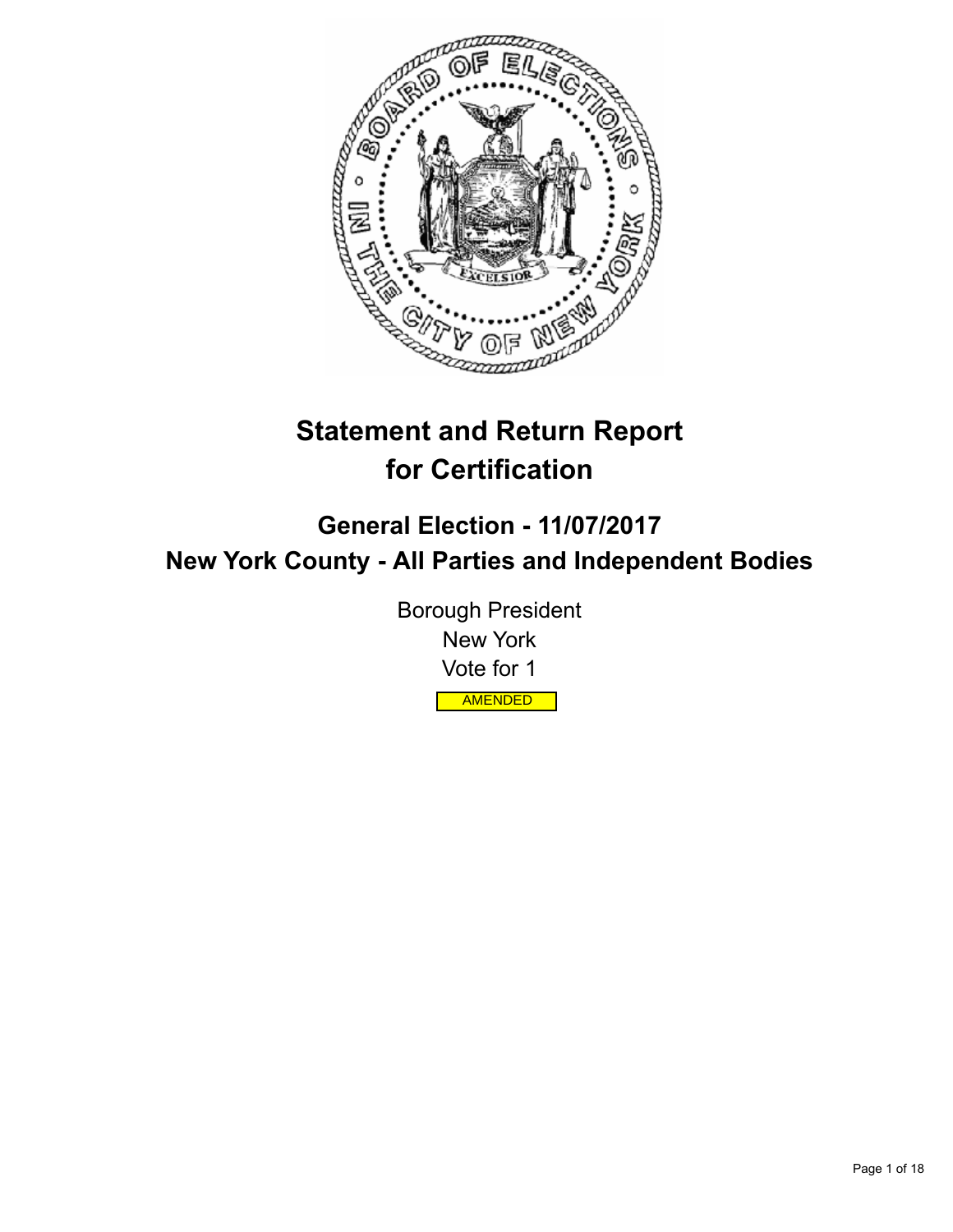

| <b>PUBLIC COUNTER</b>                                    | 18,367 |
|----------------------------------------------------------|--------|
| <b>MANUALLY COUNTED EMERGENCY</b>                        | 0      |
| ABSENTEE / MILITARY                                      | 404    |
| <b>AFFIDAVIT</b>                                         | 225    |
| <b>Total Ballots</b>                                     | 18,996 |
| Less - Inapplicable Federal/Special Presidential Ballots | 0      |
| <b>Total Applicable Ballots</b>                          | 18,996 |
| GALE A. BREWER (DEMOCRATIC)                              | 11,585 |
| FRANK SCALA (REPUBLICAN)                                 | 2,451  |
| DANIEL VILA RIVERA (GREEN)                               | 757    |
| GALE A. BREWER (WORKING FAMILIES)                        | 1,164  |
| <b>BRIAN WADDELL (REFORM)</b>                            | 103    |
| BRIAN WADDELL (LIBERTARIAN)                              | 285    |
| <b>BRUCE FRENCH (WRITE-IN)</b>                           | 1      |
| CHRISTIAN MALAUE (WRITE-IN)                              | 1      |
| DONALD HAY (WRITE-IN)                                    | 1      |
| JULIO SURIEL (WRITE-IN)                                  | 1      |
| KRISTAPS PORZINGIS (WRITE-IN)                            | 1      |
| MICHAEL BLOOMBERG (WRITE-IN)                             | 1      |
| MICHEAL HALPERT (WRITE-IN)                               | 1      |
| ROW R. MILLER (WRITE-IN)                                 | 1      |
| SARA L. ESTELA (WRITE-IN)                                | 1      |
| SUSAN AVERY (WRITE-IN)                                   | 1      |
| TAYLOR SWIFT (WRITE-IN)                                  | 1      |
| TISA LAPADULA (WRITE-IN)                                 | 1      |
| UNATTRIBUTABLE WRITE-IN (WRITE-IN)                       | 3      |
| WILBUR KUNG (WRITE-IN)                                   | 1      |
| <b>Total Votes</b>                                       | 16,361 |
| Unrecorded                                               | 2,635  |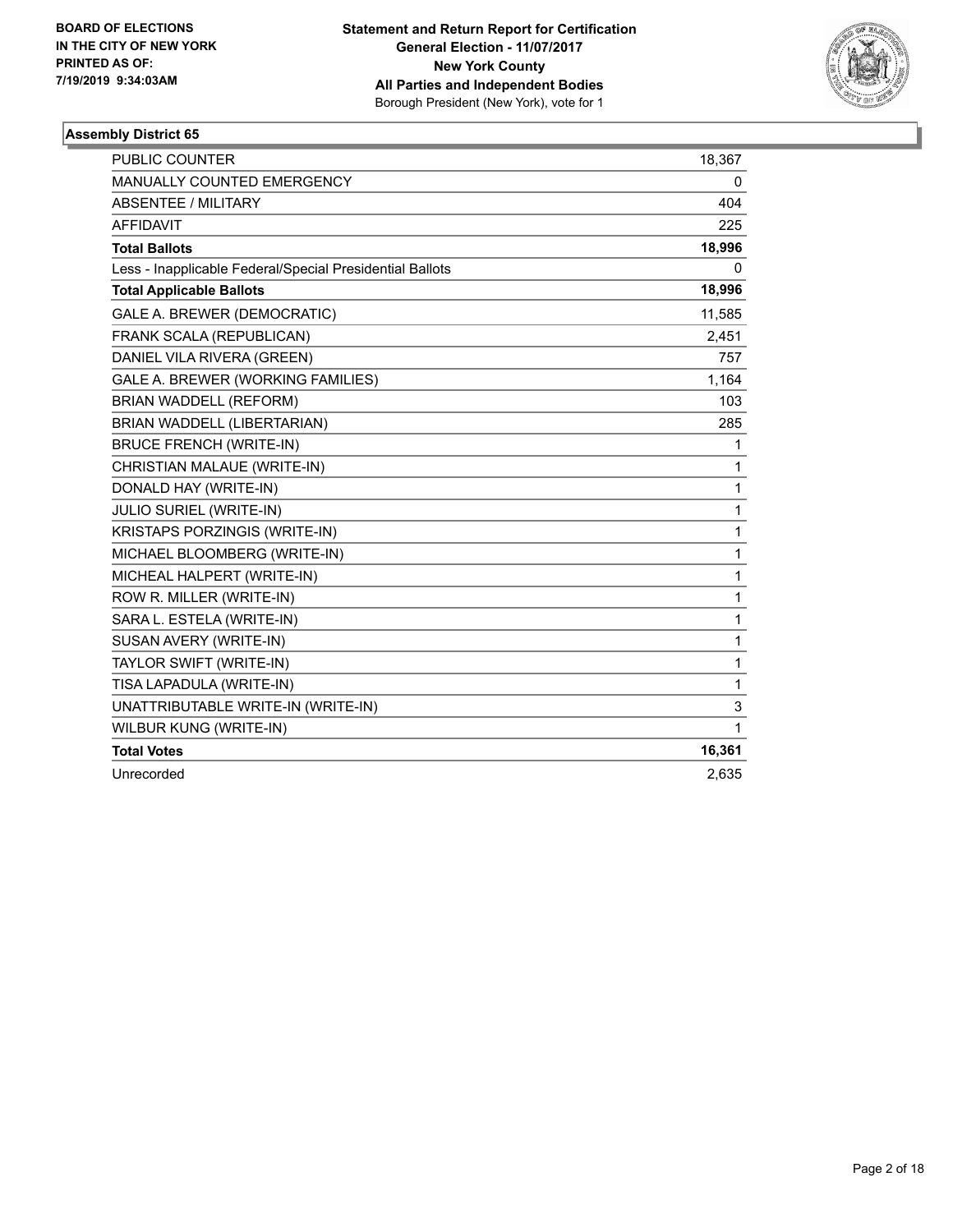

| PUBLIC COUNTER                                           | 22,055 |
|----------------------------------------------------------|--------|
| <b>MANUALLY COUNTED EMERGENCY</b>                        | 0      |
| <b>ABSENTEE / MILITARY</b>                               | 677    |
| AFFIDAVIT                                                | 217    |
| <b>Total Ballots</b>                                     | 22,949 |
| Less - Inapplicable Federal/Special Presidential Ballots | 0      |
| <b>Total Applicable Ballots</b>                          | 22,949 |
| GALE A. BREWER (DEMOCRATIC)                              | 16,487 |
| FRANK SCALA (REPUBLICAN)                                 | 2,318  |
| DANIEL VILA RIVERA (GREEN)                               | 546    |
| GALE A. BREWER (WORKING FAMILIES)                        | 2,042  |
| BRIAN WADDELL (REFORM)                                   | 128    |
| BRIAN WADDELL (LIBERTARIAN)                              | 343    |
| CAROLINE KENNEDY (WRITE-IN)                              | 1      |
| CHARLES C CAHN JR (WRITE-IN)                             | 1      |
| CHARLIE LEMON (WRITE-IN)                                 | 1      |
| DAVID DODGE (WRITE-IN)                                   | 1      |
| HARVEY WEINSTEIN (WRITE-IN)                              | 1      |
| HILLARY CLINTON (WRITE-IN)                               | 1      |
| JARED KATSEFF (WRITE-IN)                                 | 1      |
| JEFF BLUM (WRITE-IN)                                     | 1      |
| JENNIFER HILL (WRITE-IN)                                 | 1      |
| JOHN A. GRESHAM (WRITE-IN)                               | 1      |
| JOSEPH SASSON (WRITE-IN)                                 | 1      |
| KENT BARWICK (WRITE-IN)                                  | 1      |
| LARA CRYSTAL (WRITE-IN)                                  | 1      |
| MAGGIE MARGOLIS (WRITE-IN)                               | 1      |
| MARC FLIEDNER (WRITE-IN)                                 | 1      |
| NEER R ASHERIC (WRITE-IN)                                | 1      |
| SPIKE LEE (WRITE-IN)                                     | 1      |
| THOMAS DUANE (WRITE-IN)                                  | 1      |
| TUMOR JONES (WRITE-IN)                                   | 1      |
| UNATTRIBUTABLE WRITE-IN (WRITE-IN)                       | 9      |
| UNCOUNTED WRITE-IN PER STATUTE (WRITE-IN)                | 1      |
| <b>VLADAMIR PUTIN (WRITE-IN)</b>                         | 1      |
| <b>Total Votes</b>                                       | 21,894 |
| Unrecorded                                               | 1,055  |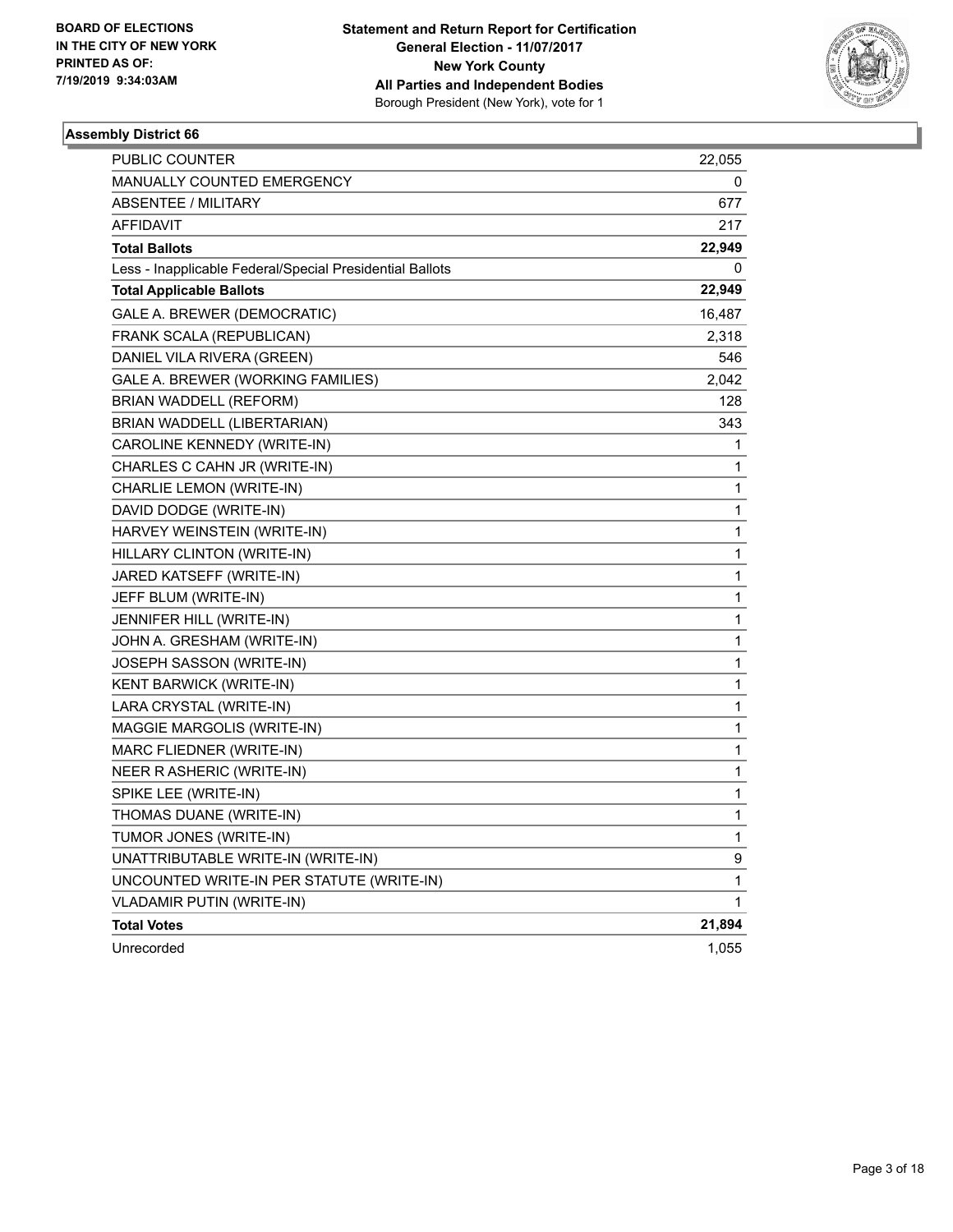

| <b>PUBLIC COUNTER</b>                                    | 26,849 |
|----------------------------------------------------------|--------|
| <b>MANUALLY COUNTED EMERGENCY</b>                        | 0      |
| ABSENTEE / MILITARY                                      | 794    |
| <b>AFFIDAVIT</b>                                         | 302    |
| <b>Total Ballots</b>                                     | 27,945 |
| Less - Inapplicable Federal/Special Presidential Ballots | 0      |
| <b>Total Applicable Ballots</b>                          | 27,945 |
| GALE A. BREWER (DEMOCRATIC)                              | 21,456 |
| FRANK SCALA (REPUBLICAN)                                 | 3,041  |
| DANIEL VILA RIVERA (GREEN)                               | 418    |
| GALE A. BREWER (WORKING FAMILIES)                        | 1,633  |
| BRIAN WADDELL (REFORM)                                   | 112    |
| BRIAN WADDELL (LIBERTARIAN)                              | 324    |
| ALLEN INY (WRITE-IN)                                     | 1      |
| <b>BEN KISSEL (WRITE-IN)</b>                             | 1      |
| <b>BOB GANGI (WRITE-IN)</b>                              | 1      |
| CHOIRE SICHA (WRITE-IN)                                  | 1      |
| COREY JOHNSON (WRITE-IN)                                 | 1      |
| DANIEL BERNER (WRITE-IN)                                 | 1      |
| JANE LUBART (WRITE-IN)                                   | 1      |
| <b>JUDITH BROWN (WRITE-IN)</b>                           | 1      |
| KANYA BACAKRUMAN (WRITE-IN)                              | 1      |
| MARC FLIEDNER (WRITE-IN)                                 | 1      |
| MARC LAVORGNA (WRITE-IN)                                 | 1      |
| MATTHEW FRIEDMAN (WRITE-IN)                              | 1      |
| MICHAEL BLUMEMEICH (WRITE-IN)                            | 1      |
| MICHAEL BROWN (WRITE-IN)                                 | 1      |
| MICHAEL JACOBS (WRITE-IN)                                | 1      |
| RICHARD GIULDER (WRITE-IN)                               | 1      |
| ROSOLYN PAASWELL (WRITE-IN)                              | 1      |
| SUSAN B. WEAVER (WRITE-IN)                               | 1      |
| UNATTRIBUTABLE WRITE-IN (WRITE-IN)                       | 10     |
| <b>Total Votes</b>                                       | 27,012 |
| Unrecorded                                               | 933    |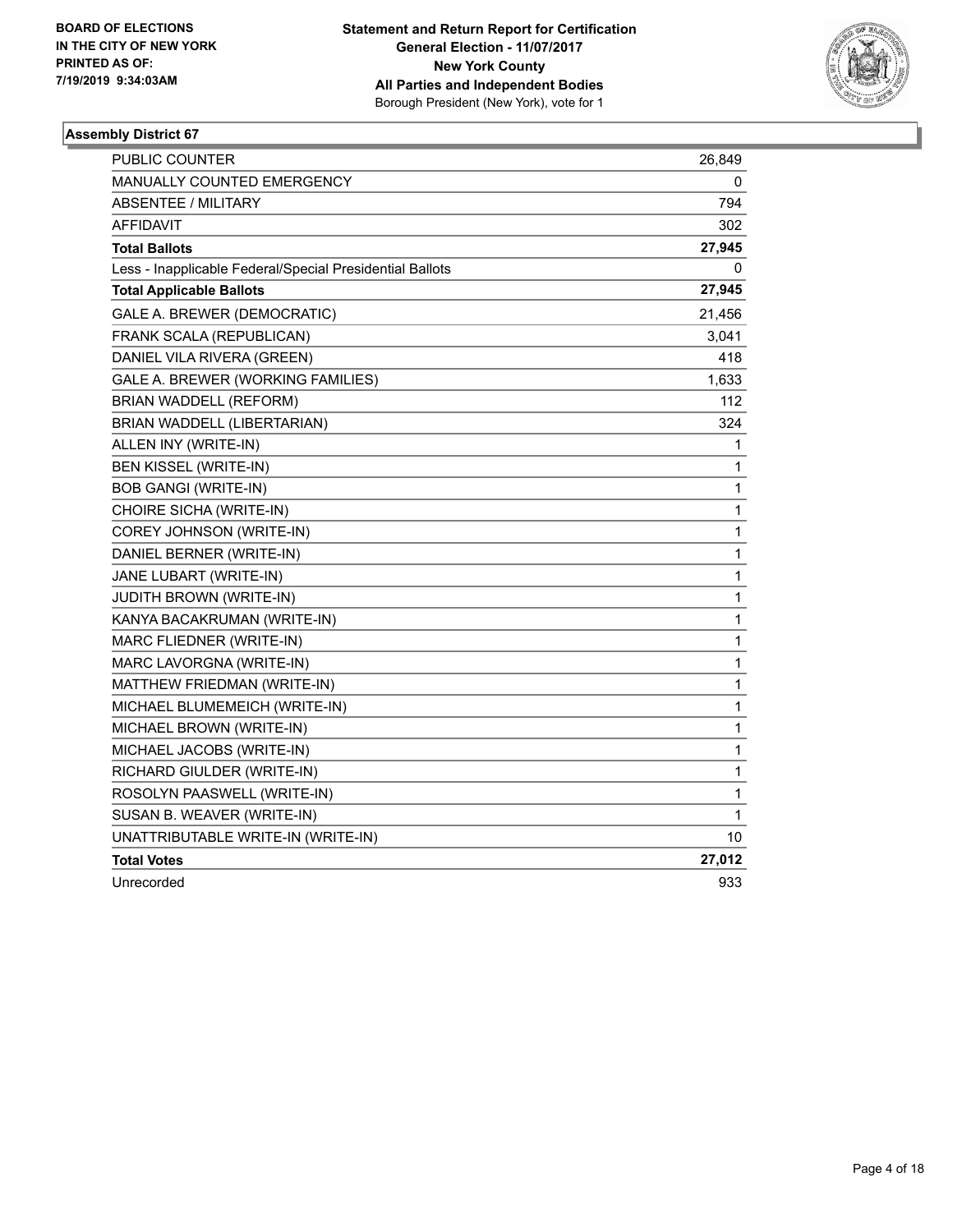

| <b>PUBLIC COUNTER</b>                                    | 17,249         |
|----------------------------------------------------------|----------------|
| MANUALLY COUNTED EMERGENCY                               | 0              |
| <b>ABSENTEE / MILITARY</b>                               | 538            |
| <b>AFFIDAVIT</b>                                         | 216            |
| <b>Total Ballots</b>                                     | 18,003         |
| Less - Inapplicable Federal/Special Presidential Ballots | 0              |
| <b>Total Applicable Ballots</b>                          | 18,003         |
| GALE A. BREWER (DEMOCRATIC)                              | 13,383         |
| FRANK SCALA (REPUBLICAN)                                 | 1,257          |
| DANIEL VILA RIVERA (GREEN)                               | 696            |
| GALE A. BREWER (WORKING FAMILIES)                        | 708            |
| BRIAN WADDELL (REFORM)                                   | 58             |
| BRIAN WADDELL (LIBERTARIAN)                              | 189            |
| BERNIE SANDERS (WRITE-IN)                                | 1              |
| EMMANUEL BROWN (WRITE-IN)                                | 1              |
| GEORGE KELLEN JR. (WRITE-IN)                             | 1              |
| HILLARY CLINTON (WRITE-IN)                               | 1              |
| HILLARY RODHAM CLINTON (WRITE-IN)                        | 1              |
| IAN STRAUGHTER (WRITE-IN)                                | 1              |
| JIMMY MCMILLAN (WRITE-IN)                                | 1              |
| JONATHAN AUSHEL (WRITE-IN)                               | $\mathbf{1}$   |
| JONATHAN OBERMAN (WRITE-IN)                              | 1              |
| NAT WOOD (WRITE-IN)                                      | 1              |
| ORENTHAL J. SIMPSON (WRITE-IN)                           | 1              |
| PETER SHAY (WRITE-IN)                                    | 1              |
| ROBERT J. RODRIGUEZ (WRITE-IN)                           | $\overline{c}$ |
| SARA GRIFFIN (WRITE-IN)                                  | 1              |
| SEAN ROLLE (WRITE-IN)                                    | 1              |
| UNATTRIBUTABLE WRITE-IN (WRITE-IN)                       | 4              |
| YVES ANDRE VITAL (WRITE-IN)                              | 1              |
| <b>Total Votes</b>                                       | 16,312         |
| Unrecorded                                               | 1,691          |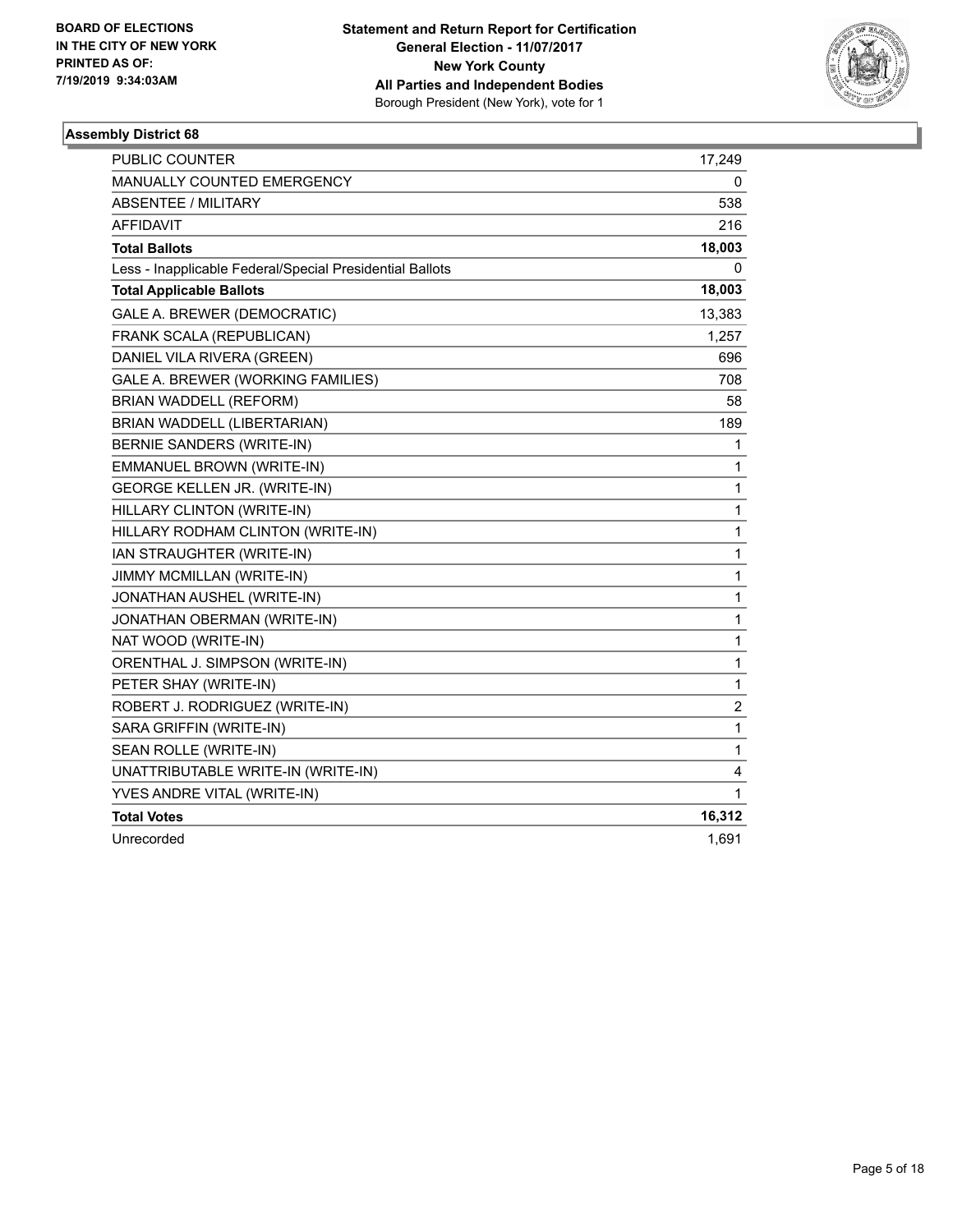

| <b>PUBLIC COUNTER</b>                                    | 27,040       |
|----------------------------------------------------------|--------------|
| MANUALLY COUNTED EMERGENCY                               | 0            |
| <b>ABSENTEE / MILITARY</b>                               | 812          |
| <b>AFFIDAVIT</b>                                         | 302          |
| <b>Total Ballots</b>                                     | 28,154       |
| Less - Inapplicable Federal/Special Presidential Ballots | 0            |
| <b>Total Applicable Ballots</b>                          | 28,154       |
| GALE A. BREWER (DEMOCRATIC)                              | 21,752       |
| FRANK SCALA (REPUBLICAN)                                 | 1,708        |
| DANIEL VILA RIVERA (GREEN)                               | 672          |
| GALE A. BREWER (WORKING FAMILIES)                        | 2,444        |
| BRIAN WADDELL (REFORM)                                   | 111          |
| BRIAN WADDELL (LIBERTARIAN)                              | 262          |
| ANNE SCALICE (WRITE-IN)                                  | 1            |
| BEN KALLES (WRITE-IN)                                    | 1            |
| BENJAMIN HJERUS (WRITE-IN)                               | $\mathbf{1}$ |
| BRYANT HART (WRITE-IN)                                   | $\mathbf 1$  |
| CHRIS PROCTOR (WRITE-IN)                                 | 1            |
| CHRISTINE QUINN (WRITE-IN)                               | 1            |
| DONALD TRUMP (WRITE-IN)                                  | 1            |
| ETHAN WILLIAM RENKAS (WRITE-IN)                          | $\mathbf{1}$ |
| HARVEY WEINSTEIN (WRITE-IN)                              | 2            |
| JAY BURSTEIN (WRITE-IN)                                  | 1            |
| JEANETTE FISHER (WRITE-IN)                               | 1            |
| JONATHAN GOLDIN (WRITE-IN)                               | 1            |
| MICHAEL BLOOMBERG (WRITE-IN)                             | $\mathbf{1}$ |
| RAFEEQ RAHEEM (WRITE-IN)                                 | 1            |
| RANDOLPH HARRISON (WRITE-IN)                             | 1            |
| ROBIN MUM (WRITE-IN)                                     | 1            |
| THOMAS F.BRAMMA (WRITE-IN)                               | $\mathbf{1}$ |
| TORY SAMOTIN (WRITE-IN)                                  | 1            |
| UNATTRIBUTABLE WRITE-IN (WRITE-IN)                       | 5            |
| <b>Total Votes</b>                                       | 26,973       |
| Unrecorded                                               | 1,181        |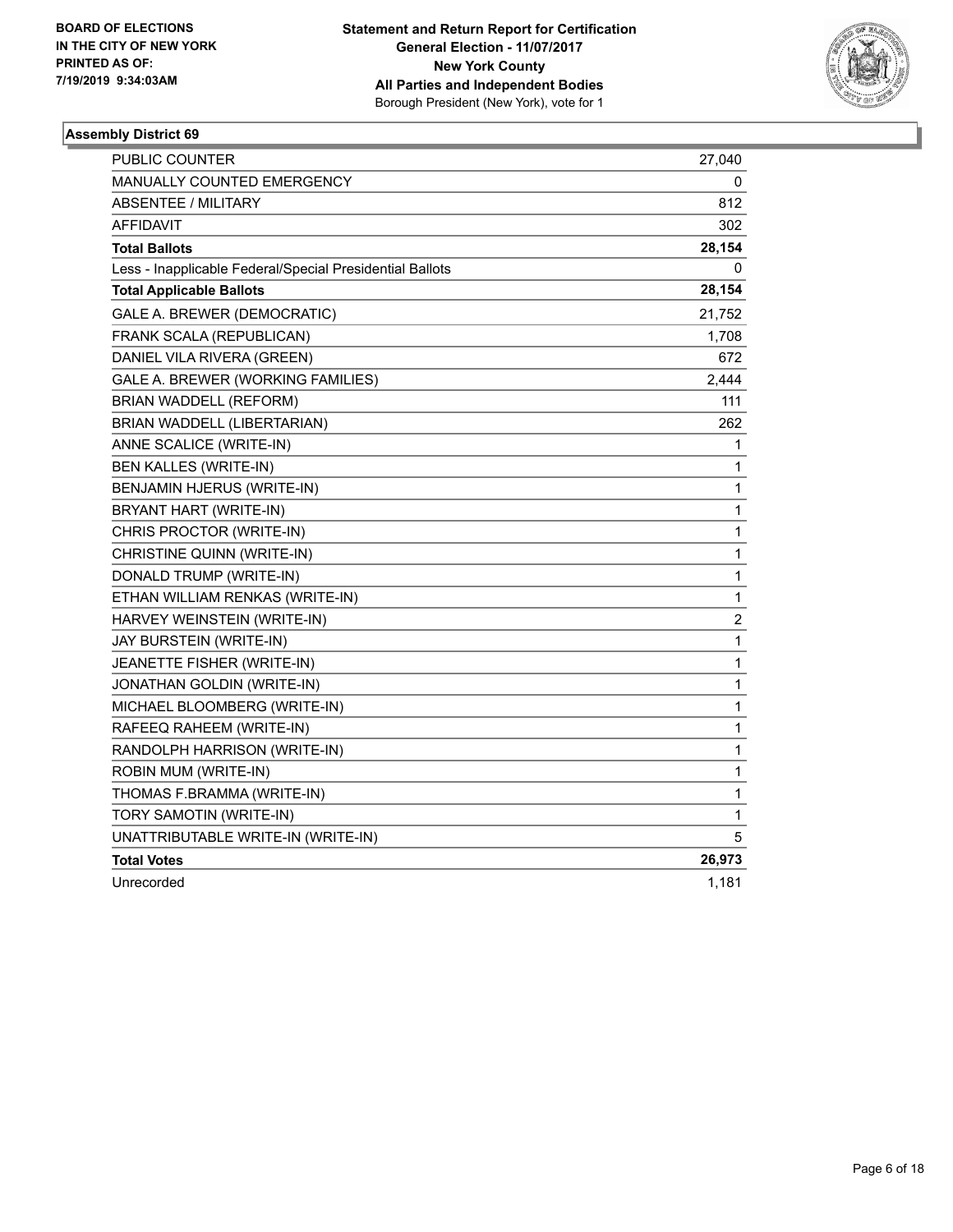

| PUBLIC COUNTER                                           | 22,281 |
|----------------------------------------------------------|--------|
| MANUALLY COUNTED EMERGENCY                               | 1      |
| <b>ABSENTEE / MILITARY</b>                               | 711    |
| <b>AFFIDAVIT</b>                                         | 382    |
| <b>Total Ballots</b>                                     | 23,375 |
| Less - Inapplicable Federal/Special Presidential Ballots | 0      |
| <b>Total Applicable Ballots</b>                          | 23,375 |
| GALE A. BREWER (DEMOCRATIC)                              | 18,837 |
| FRANK SCALA (REPUBLICAN)                                 | 634    |
| DANIEL VILA RIVERA (GREEN)                               | 629    |
| GALE A. BREWER (WORKING FAMILIES)                        | 1,260  |
| BRIAN WADDELL (REFORM)                                   | 78     |
| BRIAN WADDELL (LIBERTARIAN)                              | 186    |
| ALVIN ALEXIS (WRITE-IN)                                  | 1      |
| BEN KALLOS (WRITE-IN)                                    | 1      |
| CALVIN BECKETT (WRITE-IN)                                | 1      |
| CORDELL CLEARE (WRITE-IN)                                | 1      |
| DAN GARODNICK (WRITE-IN)                                 | 1      |
| DANIEL ARLIUS (WRITE-IN)                                 | 1      |
| DAVIS WILLIAMS (WRITE-IN)                                | 1      |
| JALESSA MYERS (WRITE-IN)                                 | 1      |
| JAMES MARTIN (WRITE-IN)                                  | 1      |
| JAMES S. DENNIS (WRITE-IN)                               | 1      |
| JOSEPH GIRARDI (WRITE-IN)                                | 1      |
| KEISHA ORR-HUDSON (WRITE-IN)                             | 1      |
| LUIS TEJADA (WRITE-IN)                                   | 1      |
| MANUEL RIVERA (WRITE-IN)                                 | 1      |
| NELLIE HEITER BAILEY (WRITE-IN)                          | 1      |
| PRINCE JACKSON (WRITE-IN)                                | 1      |
| REESA GRAHAM (WRITE-IN)                                  | 1      |
| ROCHELLE THOMPSON (WRITE-IN)                             | 1      |
| ROSEANNE BARR (WRITE-IN)                                 | 1      |
| RUSSELL MCCALLUM (WRITE-IN)                              | 1      |
| SABRINA STRATTON (WRITE-IN)                              | 1      |
| THOMAS DIMERY (WRITE-IN)                                 | 1      |
| UNATTRIBUTABLE WRITE-IN (WRITE-IN)                       | 5      |
| UNCOUNTED WRITE-IN PER STATUTE (WRITE-IN)                | 4      |
| <b>Total Votes</b>                                       | 21,655 |
| Unrecorded                                               | 1,720  |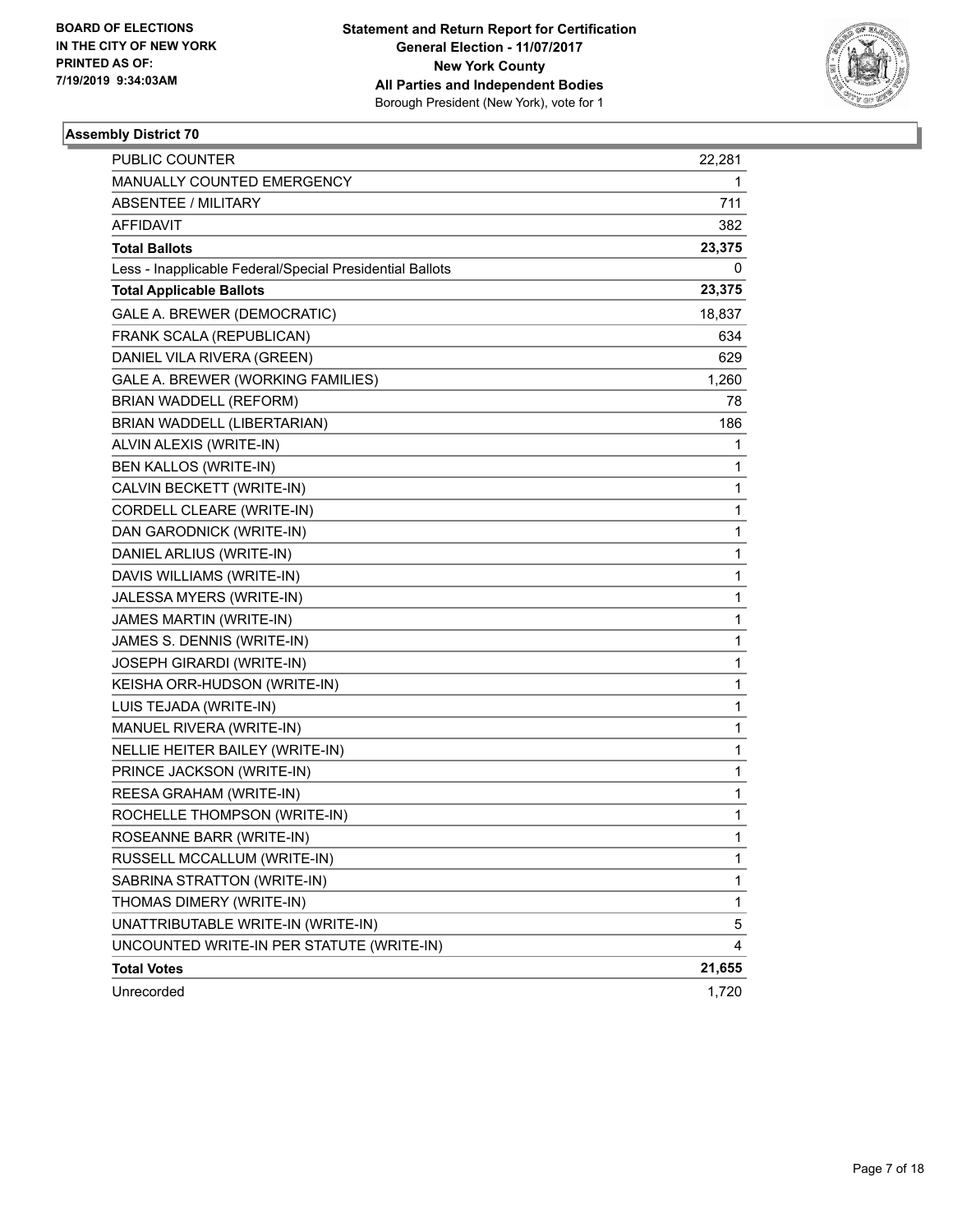

| <b>PUBLIC COUNTER</b>                                    | 21,654         |
|----------------------------------------------------------|----------------|
| <b>MANUALLY COUNTED EMERGENCY</b>                        | 0              |
| ABSENTEE / MILITARY                                      | 513            |
| <b>AFFIDAVIT</b>                                         | 356            |
| <b>Total Ballots</b>                                     | 22,523         |
| Less - Inapplicable Federal/Special Presidential Ballots | 0              |
| <b>Total Applicable Ballots</b>                          | 22,523         |
| GALE A. BREWER (DEMOCRATIC)                              | 17,055         |
| FRANK SCALA (REPUBLICAN)                                 | 900            |
| DANIEL VILA RIVERA (GREEN)                               | 812            |
| GALE A. BREWER (WORKING FAMILIES)                        | 1,478          |
| <b>BRIAN WADDELL (REFORM)</b>                            | 73             |
| BRIAN WADDELL (LIBERTARIAN)                              | 214            |
| CAROL BANKS (WRITE-IN)                                   | 1              |
| EUGENE KING (WRITE-IN)                                   | 1              |
| GAK A. BREWER (WRITE-IN)                                 | 1              |
| <b>GRACE SLICK (WRITE-IN)</b>                            | 1              |
| HOWARD SYRIAQUE (WRITE-IN)                               | 1              |
| MABEL SALCEDO (WRITE-IN)                                 | 1              |
| ROBERT JACKSON (WRITE-IN)                                | 1              |
| UNATTRIBUTABLE WRITE-IN (WRITE-IN)                       | $\overline{7}$ |
| UNCOUNTED WRITE-IN PER STATUTE (WRITE-IN)                | $\overline{2}$ |
| <b>Total Votes</b>                                       | 20,548         |
| Unrecorded                                               | 1,975          |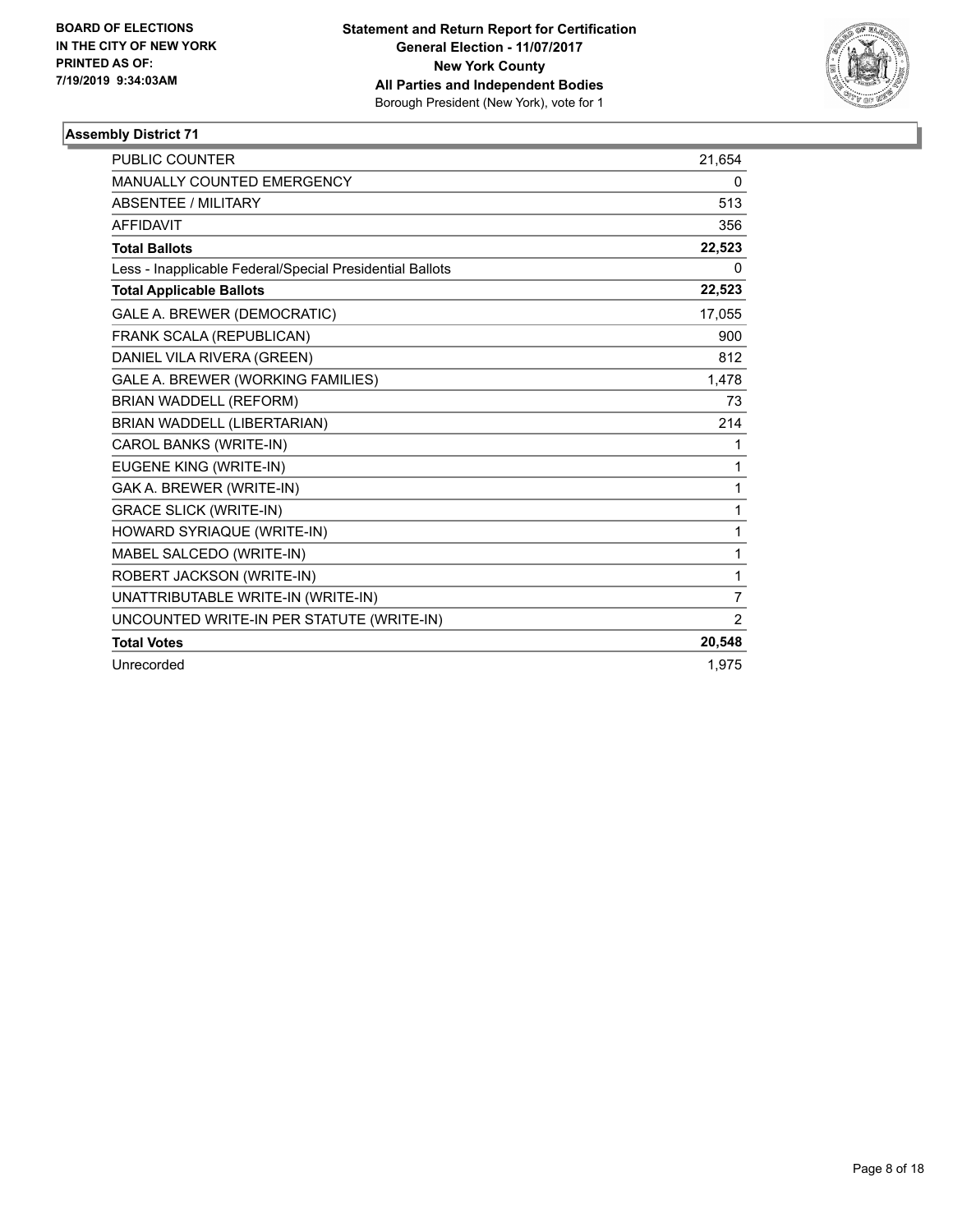

| <b>PUBLIC COUNTER</b>                                    | 16,395         |
|----------------------------------------------------------|----------------|
| MANUALLY COUNTED EMERGENCY                               | 0              |
| <b>ABSENTEE / MILITARY</b>                               | 293            |
| <b>AFFIDAVIT</b>                                         | 249            |
| <b>Total Ballots</b>                                     | 16,937         |
| Less - Inapplicable Federal/Special Presidential Ballots | 0              |
| <b>Total Applicable Ballots</b>                          | 16,937         |
| GALE A. BREWER (DEMOCRATIC)                              | 10,971         |
| FRANK SCALA (REPUBLICAN)                                 | 1,015          |
| DANIEL VILA RIVERA (GREEN)                               | 1,060          |
| GALE A. BREWER (WORKING FAMILIES)                        | 971            |
| <b>BRIAN WADDELL (REFORM)</b>                            | 67             |
| BRIAN WADDELL (LIBERTARIAN)                              | 168            |
| <b>BENJAMIN GONZALES (WRITE-IN)</b>                      | $\overline{2}$ |
| CAMELLA D PRICE (WRITE-IN)                               | 1              |
| JAMES LOVING (WRITE-IN)                                  | $\mathbf{1}$   |
| JOHN ERVIN ROGERS (WRITE-IN)                             | $\mathbf{1}$   |
| LEONARDO DICAPPRIO (WRITE-IN)                            | $\mathbf{1}$   |
| LIAM WALSH (WRITE-IN)                                    | 1              |
| MARC FLIEDNER (WRITE-IN)                                 | $\mathbf{1}$   |
| MONICA ROBLES (WRITE-IN)                                 | $\overline{2}$ |
| NICOLE MALLIOTAKIS (WRITE-IN)                            | 1              |
| PREET BHARARA (WRITE-IN)                                 | 1              |
| SHAWN REDDEN (WRITE-IN)                                  | 1              |
| UNATTRIBUTABLE WRITE-IN (WRITE-IN)                       | 3              |
| <b>Total Votes</b>                                       | 14,268         |
| Unrecorded                                               | 2.669          |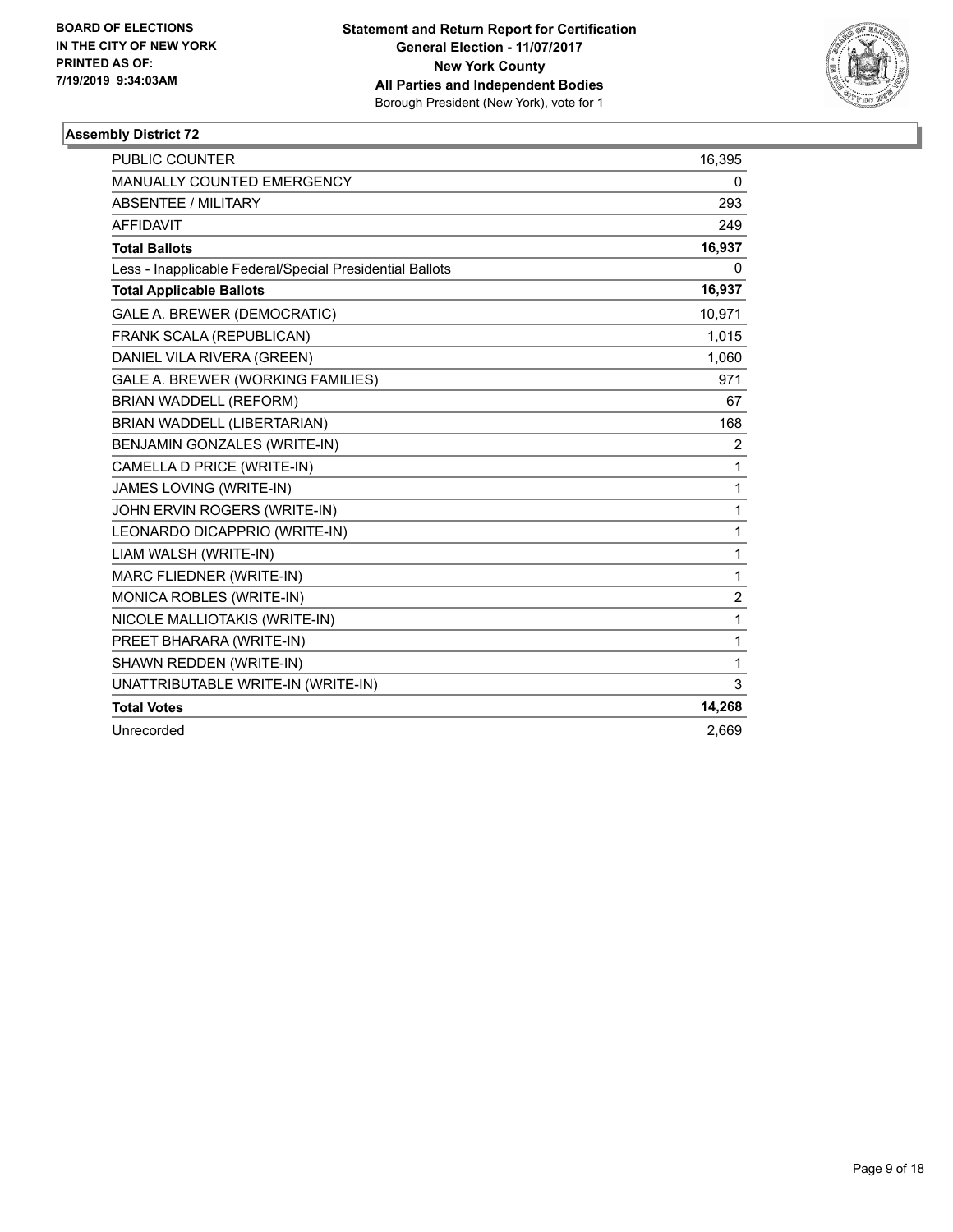

| <b>PUBLIC COUNTER</b>                                    | 22,827       |
|----------------------------------------------------------|--------------|
| MANUALLY COUNTED EMERGENCY                               | 0            |
| <b>ABSENTEE / MILITARY</b>                               | 978          |
| AFFIDAVIT                                                | 228          |
| <b>Total Ballots</b>                                     | 24,033       |
| Less - Inapplicable Federal/Special Presidential Ballots | 0            |
| <b>Total Applicable Ballots</b>                          | 24,033       |
| GALE A. BREWER (DEMOCRATIC)                              | 15,061       |
| FRANK SCALA (REPUBLICAN)                                 | 6,257        |
| DANIEL VILA RIVERA (GREEN)                               | 251          |
| GALE A. BREWER (WORKING FAMILIES)                        | 779          |
| BRIAN WADDELL (REFORM)                                   | 101          |
| BRIAN WADDELL (LIBERTARIAN)                              | 399          |
| AMMANIE AHMED (WRITE-IN)                                 | 1            |
| AUDREY CHIN (WRITE-IN)                                   | 1            |
| CHUBBS RICHBEIN (WRITE-IN)                               | 1            |
| DAN QUART (WRITE-IN)                                     | 1            |
| DONALD TRUMP (WRITE-IN)                                  | 1            |
| ETHAN FUBKOFF (WRITE-IN)                                 | 1            |
| <b>GEORGE MAROULIS (WRITE-IN)</b>                        | 1            |
| <b>JESSICA DEEB (WRITE-IN)</b>                           | 1            |
| <b>JESSICA LAPPIN (WRITE-IN)</b>                         | 1            |
| JOHN PORROY (WRITE-IN)                                   | 1            |
| MICHAEL BLOOMBERG (WRITE-IN)                             | 1            |
| REGINA T. KILHARY (WRITE-IN)                             | 1            |
| SANDRA SAMBERG (WRITE-IN)                                | 1            |
| SETH MEYER (WRITE-IN)                                    | $\mathbf{1}$ |
| UNATTRIBUTABLE WRITE-IN (WRITE-IN)                       | 4            |
| YONATAN RUBIN (WRITE-IN)                                 | 1            |
| ZOE SCHONFELD (WRITE-IN)                                 | 1            |
| <b>Total Votes</b>                                       | 22,868       |
| Unrecorded                                               | 1,165        |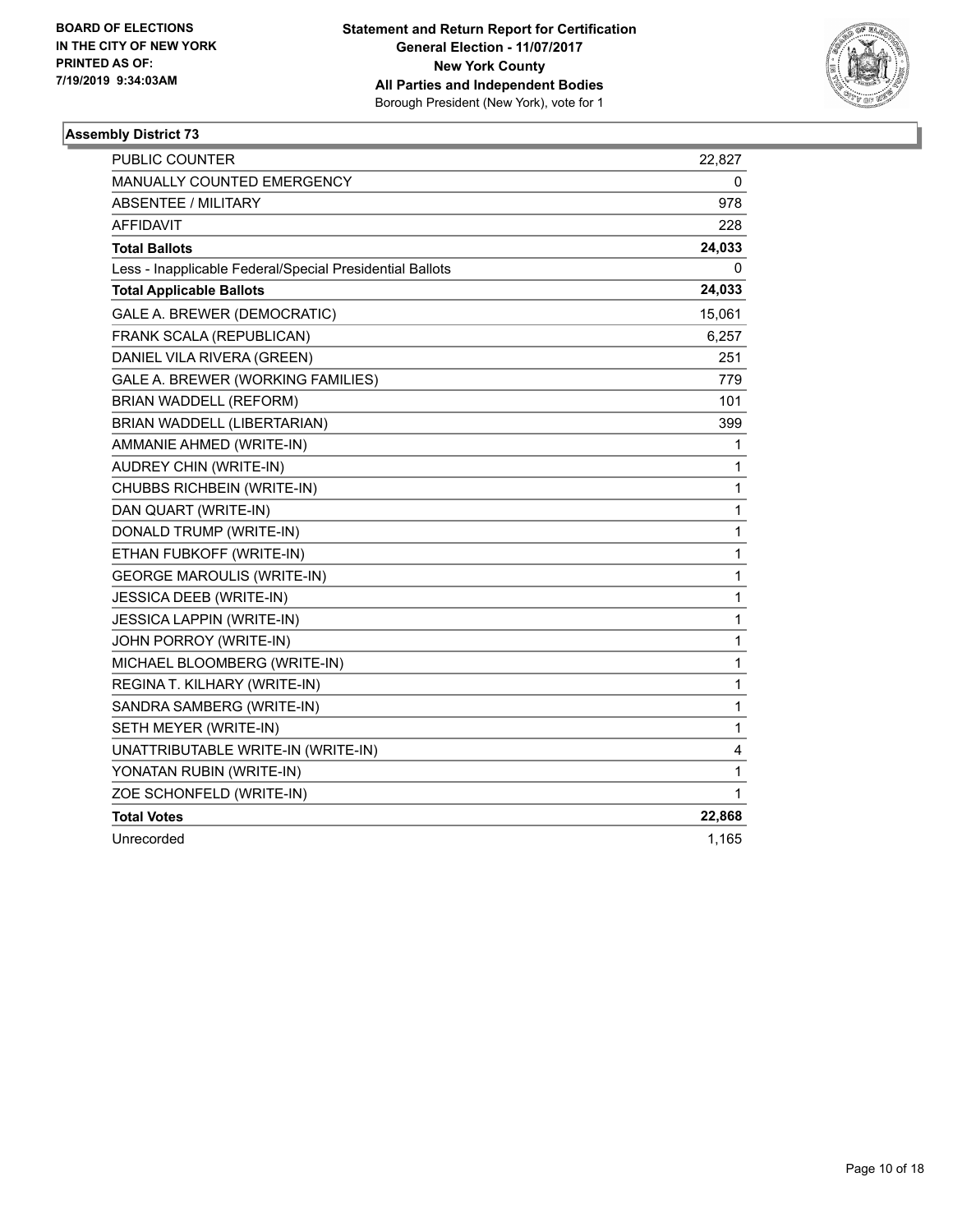

| <b>PUBLIC COUNTER</b>                                    | 21,830 |
|----------------------------------------------------------|--------|
| MANUALLY COUNTED EMERGENCY                               | 0      |
| <b>ABSENTEE / MILITARY</b>                               | 588    |
| <b>AFFIDAVIT</b>                                         | 247    |
| <b>Total Ballots</b>                                     | 22,665 |
| Less - Inapplicable Federal/Special Presidential Ballots | 0      |
| <b>Total Applicable Ballots</b>                          | 22,665 |
| GALE A. BREWER (DEMOCRATIC)                              | 15,495 |
| FRANK SCALA (REPUBLICAN)                                 | 2,903  |
| DANIEL VILA RIVERA (GREEN)                               | 746    |
| GALE A. BREWER (WORKING FAMILIES)                        | 1,530  |
| BRIAN WADDELL (REFORM)                                   | 140    |
| BRIAN WADDELL (LIBERTARIAN)                              | 346    |
| ALINOVA MAZZBI (WRITE-IN)                                | 1      |
| CAROLYN CONABOY (WRITE-IN)                               | 1      |
| CHRISTOPHER CASEY (WRITE-IN)                             | 1      |
| <b>GREG SANCHEZ (WRITE-IN)</b>                           | 1      |
| JOE DOE (WRITE-IN)                                       | 1      |
| JOE KLONOWSKI (WRITE-IN)                                 | 1      |
| JON SNOW (WRITE-IN)                                      | 1      |
| JOSH TOMPSON (WRITE-IN)                                  | 1      |
| JULIO SURIEL (WRITE-IN)                                  | 1      |
| KENT BARWICK (WRITE-IN)                                  | 1      |
| MARC FLIEDNER (WRITE-IN)                                 | 1      |
| MARK LEVINE (WRITE-IN)                                   | 1      |
| ROSIE MENDEZ (WRITE-IN)                                  | 1      |
| RUDOLPH GULLIANI (WRITE-IN)                              | 1      |
| RYAN BRESLIN (WRITE-IN)                                  | 1      |
| UNATTRIBUTABLE WRITE-IN (WRITE-IN)                       | 6      |
| <b>Total Votes</b>                                       | 21,181 |
| Unrecorded                                               | 1,484  |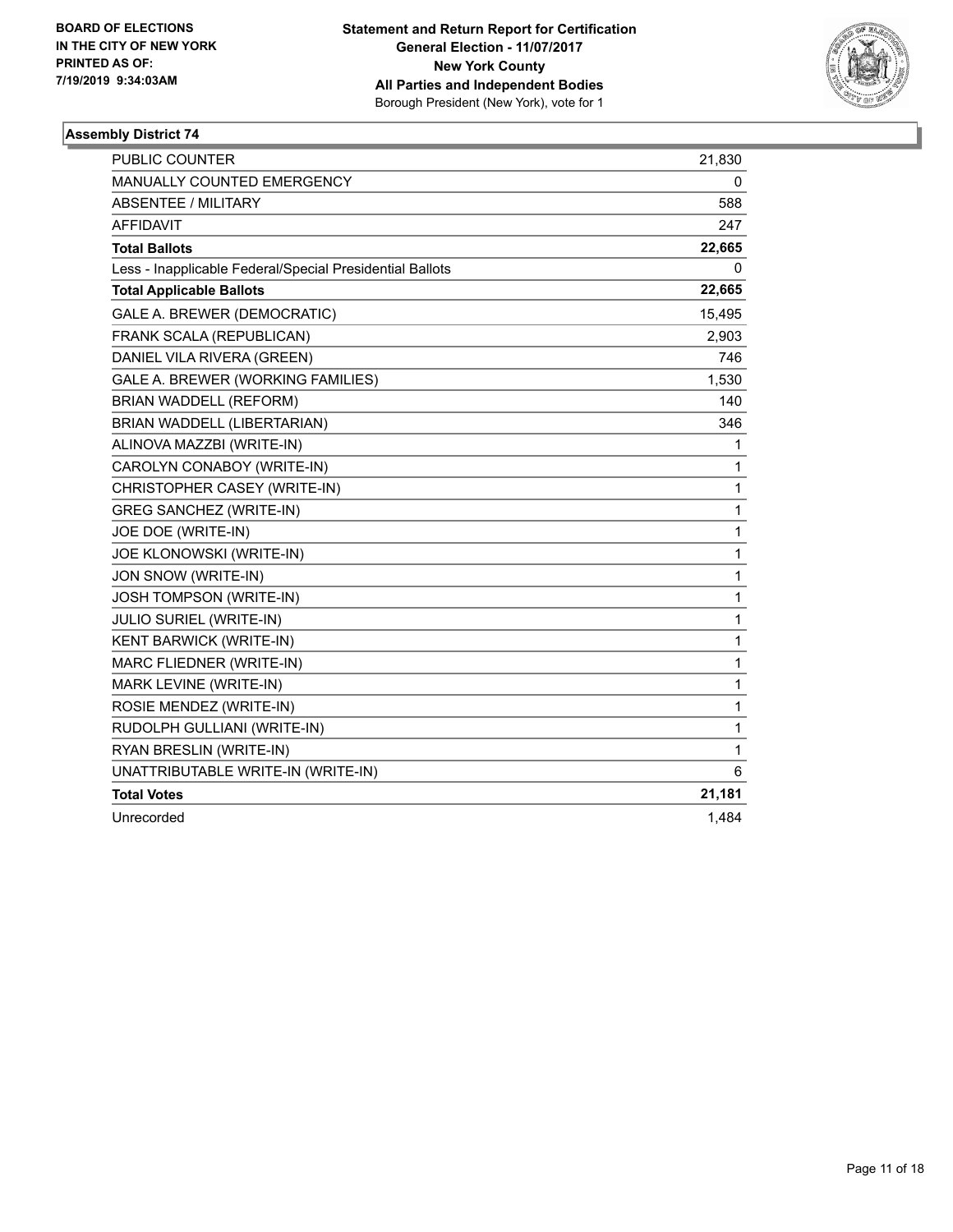

| <b>PUBLIC COUNTER</b>                                    | 21,293       |
|----------------------------------------------------------|--------------|
| MANUALLY COUNTED EMERGENCY                               | 0            |
| <b>ABSENTEE / MILITARY</b>                               | 692          |
| AFFIDAVIT                                                | 317          |
| <b>Total Ballots</b>                                     | 22,302       |
| Less - Inapplicable Federal/Special Presidential Ballots | 0            |
| <b>Total Applicable Ballots</b>                          | 22,302       |
| GALE A. BREWER (DEMOCRATIC)                              | 15,991       |
| FRANK SCALA (REPUBLICAN)                                 | 2,705        |
| DANIEL VILA RIVERA (GREEN)                               | 460          |
| GALE A. BREWER (WORKING FAMILIES)                        | 1,629        |
| <b>BRIAN WADDELL (REFORM)</b>                            | 118          |
| BRIAN WADDELL (LIBERTARIAN)                              | 347          |
| ANGELA PERKINS (WRITE-IN)                                | 1            |
| BERNARD R. BLOCK (WRITE-IN)                              | 1            |
| BRIAN SMITH (WRITE-IN)                                   | 1            |
| CHRISTINE QUINN (WRITE-IN)                               | 1            |
| CLAUDE MEYER (WRITE-IN)                                  | 1            |
| DAVID EISENBACH (WRITE-IN)                               | $\mathbf{1}$ |
| DONALD TRUMP (WRITE-IN)                                  | $\mathbf 1$  |
| ETHAN DENNY (WRITE-IN)                                   | 1            |
| HILLARY CLINTON (WRITE-IN)                               | $\mathbf 1$  |
| JESSE KEARNEY (WRITE-IN)                                 | 1            |
| JOEL MAXMAN (WRITE-IN)                                   | 1            |
| JULIE CRAVEN (WRITE-IN)                                  | $\mathbf{1}$ |
| LORA ROGERS (WRITE-IN)                                   | $\mathbf 1$  |
| LUCY MARTY (WRITE-IN)                                    | 1            |
| MARC FLIEDNER (WRITE-IN)                                 | $\mathbf 1$  |
| PHILLIP W. WEISS (WRITE-IN)                              | 1            |
| RICHARD E. STONE (WRITE-IN)                              | 1            |
| ROBERT PETER CUTHBERT JR. (WRITE-IN)                     | 1            |
| RUTH MESSINGER (WRITE-IN)                                | $\mathbf{1}$ |
| TORI GIUDCE (WRITE-IN)                                   | 1            |
| UNATTRIBUTABLE WRITE-IN (WRITE-IN)                       | 8            |
| UNCOUNTED WRITE-IN PER STATUTE (WRITE-IN)                | 1            |
| WILLIAM JEFFERSON CLINTON (WRITE-IN)                     | 1            |
| <b>Total Votes</b>                                       | 21,280       |
| Unrecorded                                               | 1,022        |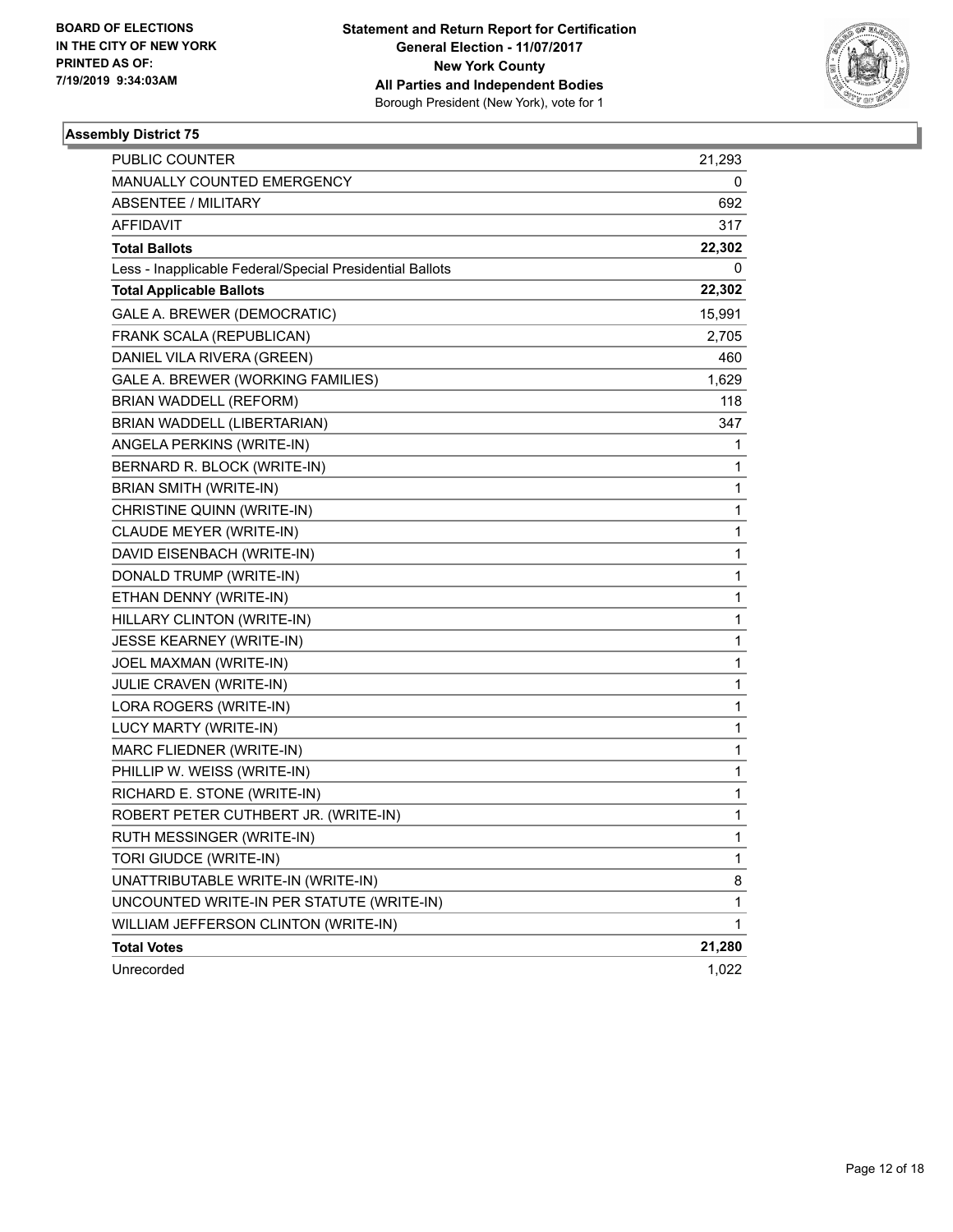

| <b>PUBLIC COUNTER</b>                                    | 23,201 |
|----------------------------------------------------------|--------|
| <b>MANUALLY COUNTED EMERGENCY</b>                        | 0      |
| ABSENTEE / MILITARY                                      | 711    |
| <b>AFFIDAVIT</b>                                         | 286    |
| <b>Total Ballots</b>                                     | 24,198 |
| Less - Inapplicable Federal/Special Presidential Ballots | 0      |
| <b>Total Applicable Ballots</b>                          | 24,198 |
| GALE A. BREWER (DEMOCRATIC)                              | 16,164 |
| FRANK SCALA (REPUBLICAN)                                 | 5,221  |
| DANIEL VILA RIVERA (GREEN)                               | 326    |
| GALE A. BREWER (WORKING FAMILIES)                        | 857    |
| BRIAN WADDELL (REFORM)                                   | 120    |
| BRIAN WADDELL (LIBERTARIAN)                              | 367    |
| BERNIE SANDERS (WRITE-IN)                                | 1      |
| HARVEY BELLOVIN (WRITE-IN)                               | 1      |
| JANELLE PIKE (WRITE-IN)                                  | 1      |
| JOHN HALEBIAN (WRITE-IN)                                 | 1      |
| MARK SUTSKY (WRITE-IN)                                   | 1      |
| MICHAEL BLOOMBERG (WRITE-IN)                             | 1      |
| MICHAEL HACKE (WRITE-IN)                                 | 1      |
| MONTGOMERY BREWSTER (WRITE-IN)                           | 1      |
| OAHA RADU (WRITE-IN)                                     | 1      |
| RAMON J. CARRANZA (WRITE-IN)                             | 1      |
| ROBERT MANUKGAN (WRITE-IN)                               | 1      |
| TIMBY URBANIST (WRITE-IN)                                | 1      |
| TONY ARCABASCIA (WRITE-IN)                               | 1      |
| UNATTRIBUTABLE WRITE-IN (WRITE-IN)                       | 10     |
| <b>Total Votes</b>                                       | 23,078 |
| Unrecorded                                               | 1,120  |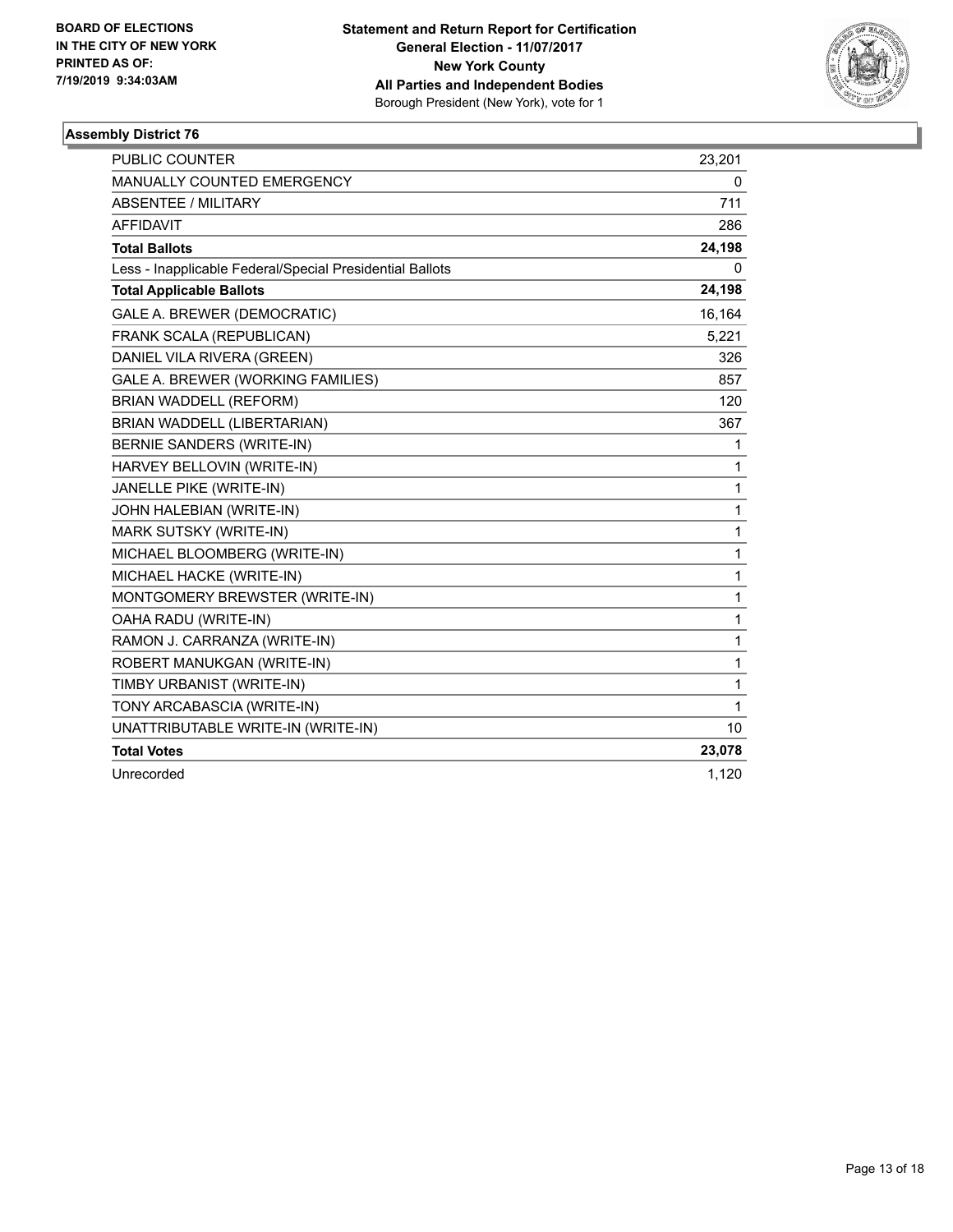

| PUBLIC COUNTER                                           | 261,041                 |
|----------------------------------------------------------|-------------------------|
| MANUALLY COUNTED EMERGENCY                               | 1                       |
| <b>ABSENTEE / MILITARY</b>                               | 7,711                   |
| AFFIDAVIT                                                | 3,327                   |
| <b>Total Ballots</b>                                     | 272,080                 |
| Less - Inapplicable Federal/Special Presidential Ballots | 0                       |
| <b>Total Applicable Ballots</b>                          | 272,080                 |
| GALE A. BREWER (DEMOCRATIC)                              | 194,237                 |
| FRANK SCALA (REPUBLICAN)                                 | 30,410                  |
| DANIEL VILA RIVERA (GREEN)                               | 7,373                   |
| GALE A. BREWER (WORKING FAMILIES)                        | 16,495                  |
| BRIAN WADDELL (REFORM)                                   | 1,209                   |
| BRIAN WADDELL (LIBERTARIAN)                              | 3,430                   |
| ALINOVA MAZZBI (WRITE-IN)                                | 1                       |
| ALLEN INY (WRITE-IN)                                     | 1                       |
| ALVIN ALEXIS (WRITE-IN)                                  | 1                       |
| AMMANIE AHMED (WRITE-IN)                                 | 1                       |
| ANGELA PERKINS (WRITE-IN)                                | 1                       |
| ANNE SCALICE (WRITE-IN)                                  | 1                       |
| AUDREY CHIN (WRITE-IN)                                   | 1                       |
| BEN KALLES (WRITE-IN)                                    | 1                       |
| BEN KALLOS (WRITE-IN)                                    | 1                       |
| <b>BEN KISSEL (WRITE-IN)</b>                             | 1                       |
| BENJAMIN GONZALES (WRITE-IN)                             | 2                       |
| BENJAMIN HJERUS (WRITE-IN)                               | 1                       |
| BERNARD R. BLOCK (WRITE-IN)                              | 1                       |
| BERNIE SANDERS (WRITE-IN)                                | $\overline{\mathbf{c}}$ |
| <b>BOB GANGI (WRITE-IN)</b>                              | 1                       |
| BRIAN SMITH (WRITE-IN)                                   | 1                       |
| <b>BRUCE FRENCH (WRITE-IN)</b>                           | 1                       |
| BRYANT HART (WRITE-IN)                                   | 1                       |
| CALVIN BECKETT (WRITE-IN)                                | $\mathbf{1}$            |
| CAMELLA D PRICE (WRITE-IN)                               | 1                       |
| CAROL BANKS (WRITE-IN)                                   | 1                       |
| CAROLINE KENNEDY (WRITE-IN)                              | 1                       |
| CAROLYN CONABOY (WRITE-IN)                               | 1                       |
| CHARLES C CAHN JR (WRITE-IN)                             | 1                       |
| CHARLIE LEMON (WRITE-IN)                                 | 1                       |
| CHOIRE SICHA (WRITE-IN)                                  | 1                       |
| CHRIS PROCTOR (WRITE-IN)                                 | 1                       |
| CHRISTIAN MALAUE (WRITE-IN)                              | 1                       |
| CHRISTINE QUINN (WRITE-IN)                               | 2                       |
| CHRISTOPHER CASEY (WRITE-IN)                             | 1                       |
| CHUBBS RICHBEIN (WRITE-IN)                               | 1                       |
| CLAUDE MEYER (WRITE-IN)                                  | 1                       |
| CORDELL CLEARE (WRITE-IN)                                | 1                       |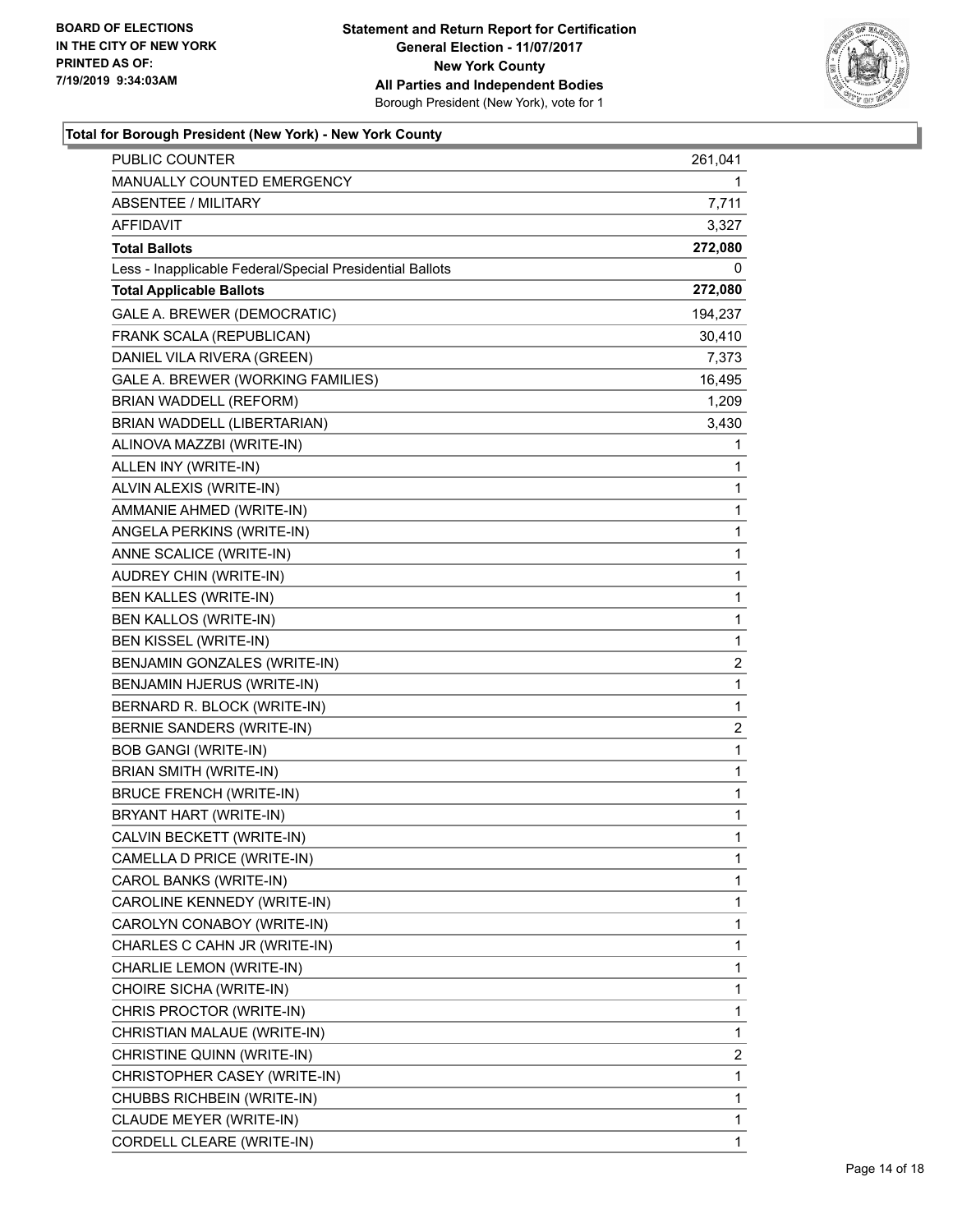

| COREY JOHNSON (WRITE-IN)          | $\mathbf{1}$ |
|-----------------------------------|--------------|
| DAN GARODNICK (WRITE-IN)          | 1            |
| DAN QUART (WRITE-IN)              | 1            |
| DANIEL ARLIUS (WRITE-IN)          | 1            |
| DANIEL BERNER (WRITE-IN)          | 1            |
| DAVID DODGE (WRITE-IN)            | 1            |
| DAVID EISENBACH (WRITE-IN)        | 1            |
| DAVIS WILLIAMS (WRITE-IN)         | 1            |
| DONALD HAY (WRITE-IN)             | 1            |
| DONALD TRUMP (WRITE-IN)           | 3            |
| EMMANUEL BROWN (WRITE-IN)         | 1            |
| ETHAN DENNY (WRITE-IN)            | 1            |
| ETHAN FUBKOFF (WRITE-IN)          | 1            |
| ETHAN WILLIAM RENKAS (WRITE-IN)   | 1            |
| EUGENE KING (WRITE-IN)            | 1            |
| GAK A. BREWER (WRITE-IN)          | 1            |
| GEORGE KELLEN JR. (WRITE-IN)      | 1            |
| <b>GEORGE MAROULIS (WRITE-IN)</b> | 1            |
| <b>GRACE SLICK (WRITE-IN)</b>     | 1            |
| <b>GREG SANCHEZ (WRITE-IN)</b>    | 1            |
| HARVEY BELLOVIN (WRITE-IN)        | 1            |
| HARVEY WEINSTEIN (WRITE-IN)       | 3            |
| HILLARY CLINTON (WRITE-IN)        | 3            |
| HILLARY RODHAM CLINTON (WRITE-IN) | 1            |
| HOWARD SYRIAQUE (WRITE-IN)        | 1            |
| IAN STRAUGHTER (WRITE-IN)         | 1            |
| JALESSA MYERS (WRITE-IN)          | 1            |
| JAMES LOVING (WRITE-IN)           | 1            |
| JAMES MARTIN (WRITE-IN)           | 1            |
| JAMES S. DENNIS (WRITE-IN)        | $\mathbf{1}$ |
| JANE LUBART (WRITE-IN)            | 1            |
| JANELLE PIKE (WRITE-IN)           | 1            |
| JARED KATSEFF (WRITE-IN)          | 1            |
| JAY BURSTEIN (WRITE-IN)           | 1            |
| JEANETTE FISHER (WRITE-IN)        | 1            |
| JEFF BLUM (WRITE-IN)              | 1            |
| JENNIFER HILL (WRITE-IN)          | 1            |
| <b>JESSE KEARNEY (WRITE-IN)</b>   | 1            |
| <b>JESSICA DEEB (WRITE-IN)</b>    | 1            |
| JESSICA LAPPIN (WRITE-IN)         | 1            |
| JIMMY MCMILLAN (WRITE-IN)         | 1            |
| JOE DOE (WRITE-IN)                | 1            |
| JOE KLONOWSKI (WRITE-IN)          | 1            |
| JOEL MAXMAN (WRITE-IN)            | 1            |
| JOHN A. GRESHAM (WRITE-IN)        | 1            |
| JOHN ERVIN ROGERS (WRITE-IN)      | 1            |
|                                   |              |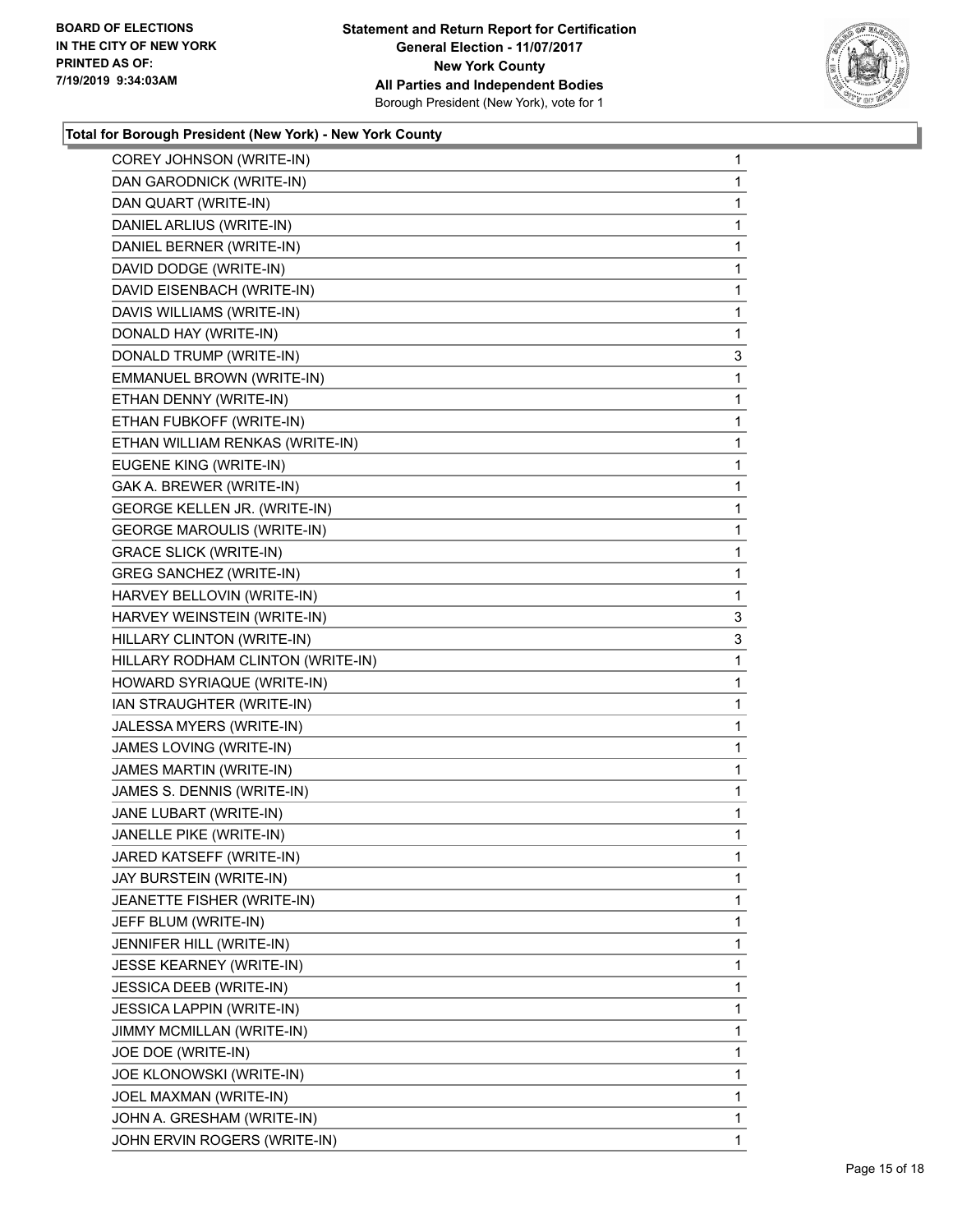

| JOHN HALEBIAN (WRITE-IN)        | 1              |
|---------------------------------|----------------|
| JOHN PORROY (WRITE-IN)          | 1              |
| JON SNOW (WRITE-IN)             | 1              |
| JONATHAN AUSHEL (WRITE-IN)      | 1              |
| JONATHAN GOLDIN (WRITE-IN)      | $\mathbf{1}$   |
| JONATHAN OBERMAN (WRITE-IN)     | 1              |
| JOSEPH GIRARDI (WRITE-IN)       | 1              |
| JOSEPH SASSON (WRITE-IN)        | $\mathbf{1}$   |
| <b>JOSH TOMPSON (WRITE-IN)</b>  | 1              |
| <b>JUDITH BROWN (WRITE-IN)</b>  | 1              |
| JULIE CRAVEN (WRITE-IN)         | 1              |
| <b>JULIO SURIEL (WRITE-IN)</b>  | 2              |
| KANYA BACAKRUMAN (WRITE-IN)     | 1              |
| KEISHA ORR-HUDSON (WRITE-IN)    | 1              |
| KENT BARWICK (WRITE-IN)         | $\overline{2}$ |
| KRISTAPS PORZINGIS (WRITE-IN)   | 1              |
| LARA CRYSTAL (WRITE-IN)         | 1              |
| LEONARDO DICAPPRIO (WRITE-IN)   | 1              |
| LIAM WALSH (WRITE-IN)           | 1              |
| LORA ROGERS (WRITE-IN)          | $\mathbf{1}$   |
| LUCY MARTY (WRITE-IN)           | 1              |
| LUIS TEJADA (WRITE-IN)          | 1              |
| MABEL SALCEDO (WRITE-IN)        | 1              |
| MAGGIE MARGOLIS (WRITE-IN)      | 1              |
| MANUEL RIVERA (WRITE-IN)        | 1              |
| MARC FLIEDNER (WRITE-IN)        | 5              |
| MARC LAVORGNA (WRITE-IN)        | 1              |
| MARK LEVINE (WRITE-IN)          | 1              |
| MARK SUTSKY (WRITE-IN)          | 1              |
| MATTHEW FRIEDMAN (WRITE-IN)     | 1              |
| MICHAEL BLOOMBERG (WRITE-IN)    | 4              |
| MICHAEL BLUMEMEICH (WRITE-IN)   | 1              |
| MICHAEL BROWN (WRITE-IN)        | 1              |
| MICHAEL HACKE (WRITE-IN)        | 1.             |
| MICHAEL JACOBS (WRITE-IN)       | 1              |
| MICHEAL HALPERT (WRITE-IN)      | 1              |
| MONICA ROBLES (WRITE-IN)        | $\overline{2}$ |
| MONTGOMERY BREWSTER (WRITE-IN)  | 1              |
| NAT WOOD (WRITE-IN)             | 1              |
| NEER R ASHERIC (WRITE-IN)       | 1              |
| NELLIE HEITER BAILEY (WRITE-IN) |                |
|                                 | 1              |
| NICOLE MALLIOTAKIS (WRITE-IN)   | 1              |
| OAHA RADU (WRITE-IN)            | 1              |
| ORENTHAL J. SIMPSON (WRITE-IN)  | 1              |
| PETER SHAY (WRITE-IN)           | 1              |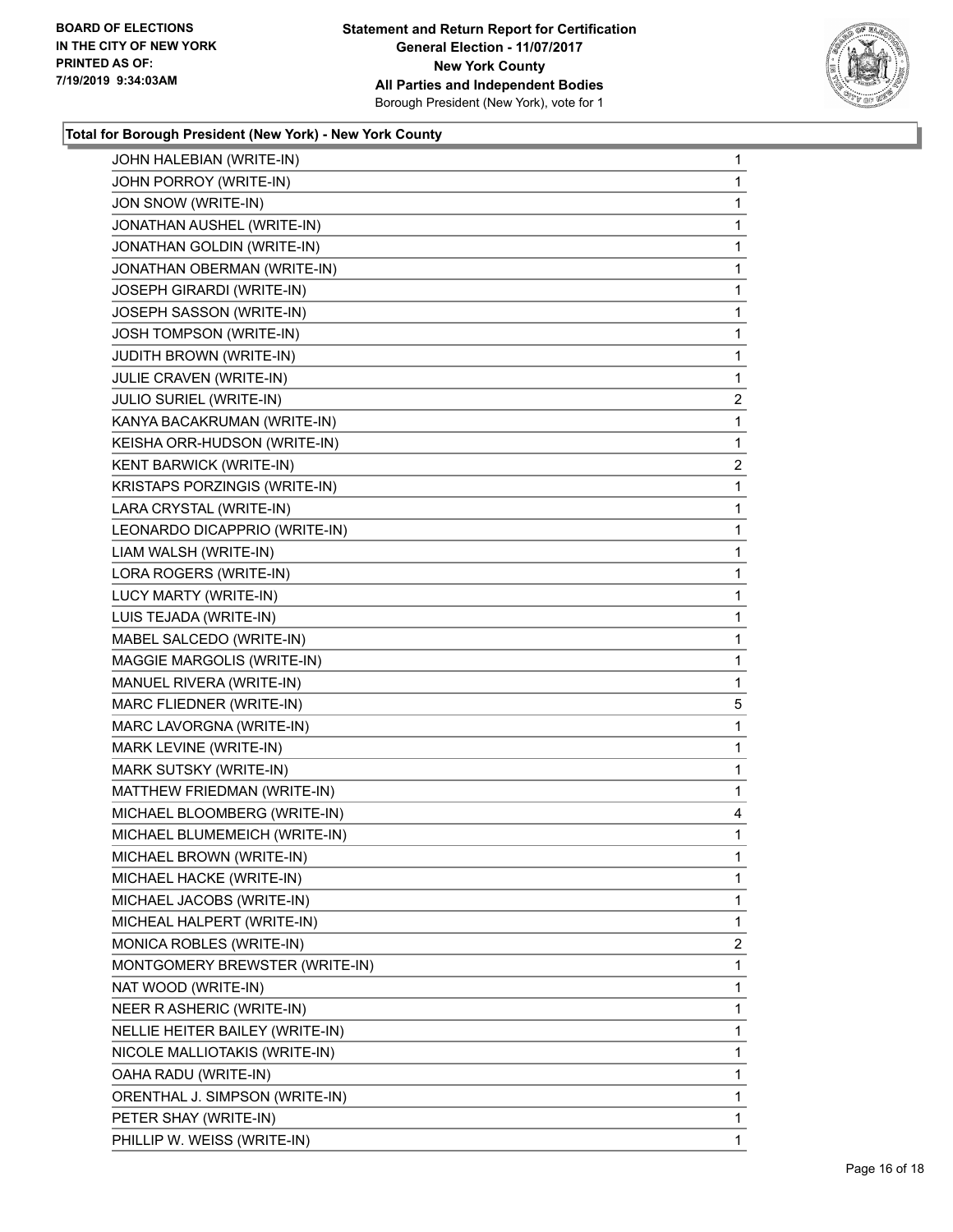

| PREET BHARARA (WRITE-IN)                  | $\mathbf{1}$   |
|-------------------------------------------|----------------|
| PRINCE JACKSON (WRITE-IN)                 | 1              |
| RAFEEQ RAHEEM (WRITE-IN)                  | 1              |
| RAMON J. CARRANZA (WRITE-IN)              | $\mathbf{1}$   |
| RANDOLPH HARRISON (WRITE-IN)              | 1              |
| REESA GRAHAM (WRITE-IN)                   | $\mathbf{1}$   |
| REGINA T. KILHARY (WRITE-IN)              | $\mathbf{1}$   |
| RICHARD E. STONE (WRITE-IN)               | $\mathbf{1}$   |
| RICHARD GIULDER (WRITE-IN)                | $\mathbf{1}$   |
| ROBERT J. RODRIGUEZ (WRITE-IN)            | $\overline{2}$ |
| ROBERT JACKSON (WRITE-IN)                 | 1              |
| ROBERT MANUKGAN (WRITE-IN)                | $\mathbf{1}$   |
| ROBERT PETER CUTHBERT JR. (WRITE-IN)      | $\mathbf{1}$   |
| ROBIN MUM (WRITE-IN)                      | $\mathbf{1}$   |
| ROCHELLE THOMPSON (WRITE-IN)              | 1              |
| ROSEANNE BARR (WRITE-IN)                  | $\mathbf{1}$   |
| ROSIE MENDEZ (WRITE-IN)                   | 1              |
| ROSOLYN PAASWELL (WRITE-IN)               | $\mathbf{1}$   |
| ROW R. MILLER (WRITE-IN)                  | $\mathbf{1}$   |
| RUDOLPH GULLIANI (WRITE-IN)               | $\mathbf 1$    |
| RUSSELL MCCALLUM (WRITE-IN)               | 1              |
| RUTH MESSINGER (WRITE-IN)                 | $\mathbf{1}$   |
| RYAN BRESLIN (WRITE-IN)                   | 1              |
| SABRINA STRATTON (WRITE-IN)               | $\mathbf{1}$   |
| SANDRA SAMBERG (WRITE-IN)                 | $\mathbf{1}$   |
| SARA GRIFFIN (WRITE-IN)                   | $\mathbf 1$    |
| SARA L. ESTELA (WRITE-IN)                 | 1              |
| SEAN ROLLE (WRITE-IN)                     | $\mathbf{1}$   |
| SETH MEYER (WRITE-IN)                     | 1              |
| SHAWN REDDEN (WRITE-IN)                   | $\mathbf{1}$   |
| SPIKE LEE (WRITE-IN)                      | $\mathbf{1}$   |
| SUSAN AVERY (WRITE-IN)                    | $\mathbf{1}$   |
| SUSAN B. WEAVER (WRITE-IN)                | $\mathbf{1}$   |
| TAYLOR SWIFT (WRITE-IN)                   | 1              |
| THOMAS DIMERY (WRITE-IN)                  | 1              |
| THOMAS DUANE (WRITE-IN)                   | 1              |
| THOMAS F.BRAMMA (WRITE-IN)                | 1              |
| TIMBY URBANIST (WRITE-IN)                 | 1              |
| TISA LAPADULA (WRITE-IN)                  | 1              |
| TONY ARCABASCIA (WRITE-IN)                | 1              |
| TORI GIUDCE (WRITE-IN)                    | 1              |
| TORY SAMOTIN (WRITE-IN)                   | 1              |
| TUMOR JONES (WRITE-IN)                    | 1              |
| UNATTRIBUTABLE WRITE-IN (WRITE-IN)        | 74             |
| UNCOUNTED WRITE-IN PER STATUTE (WRITE-IN) | 8              |
| VLADAMIR PUTIN (WRITE-IN)                 | 1              |